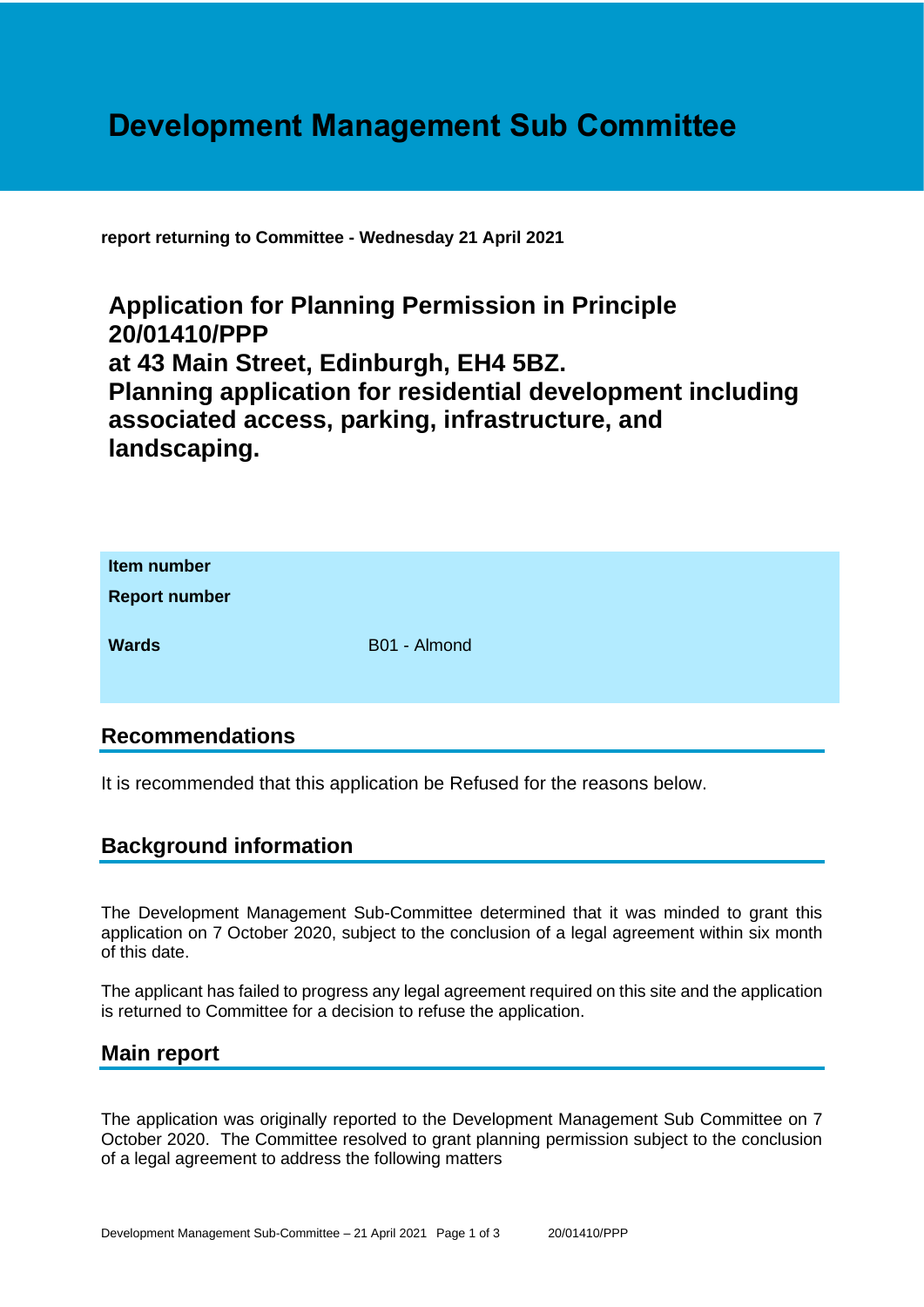- a) 25% affordable housing is provided on the site in accordance with Council policy;
- b) a financial contribution to Children and Families towards the alleviation of accommodation pressures in the local school catchment areas;

Per unit requirement:

Per Flat - £1,093 Per House - £6.985

- c) financial contribution to redetermine sections of footway and carriageway as necessary for the development (£2,000);
- d) financial contribution to introduce waiting and loading restrictions as necessary (£2,000);
- e) financial contribution to promote a suitable order to introduce a 20mph speed within the development, and subsequently install all necessary sign and markings at no cost to the Council (£2,000);
- f) provision of Car Club vehicles and space (£12,500).

The Report clearly identified that the legal agreement should be concluded within 6 months and the applicant was advised that if this did not occur then the application would returned to committee with a likely recommendation that the application be refused.

Edinburgh Local Development Plan (LDP) Policy DEL 1 Developer Contributions and Infrastructure Delivery clearly identifies that development will be required to mitigate any infrastructural impacts from a proposed development. In particular part a) addresses transport infrastructure and part b) of the policy provides the basis to seek education contributions.

LDP Policy Hou 6 Affordable housing sets out the Council position on the delivery of 25% affordable housing on sites for the development of over 12 units. Whilst the application is only for a planning permission in principle the site area and the indicative layout illustrates a development in excess of 12 units and it is therefore appropriate to apply this policy.

The applicant has failed to secure an appropriate legal agreement within the specified 6 months period. It is recommended that the application be refused on the basis that the appropriate infrastructure to mitigate the development has not been provided contrary to policies DEL 1 and HOU 6 of the Edinburgh Local Development Plan.

#### **Links**

| <b>Policies and guidance for</b> | LDEL01, LDES01, LDES04, LDES05, LDES07,                                               |
|----------------------------------|---------------------------------------------------------------------------------------|
| this application                 | LDES08, LEN09, LEN12, LEN16, LEN21, LEN22,<br>LHOU01, LHOU02, LHOU03, LHOU04, LHOU06, |
|                                  | LRET05, LEMP09, LTRA02, LTRA03, LTRA04,                                               |
|                                  | LTRA09, NSGD02, NSHAFF,                                                               |